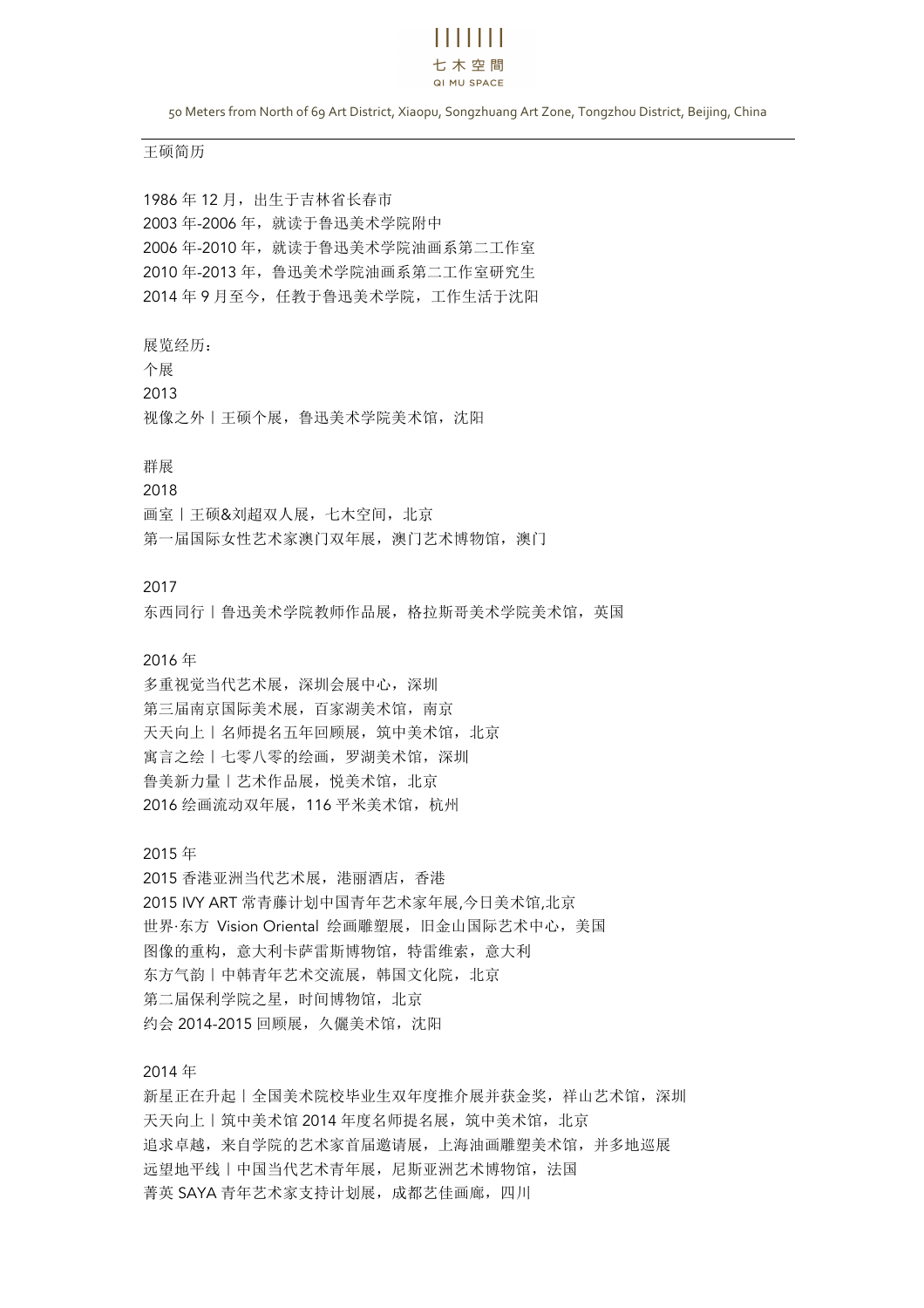# $\mathbf{H}$   $\mathbf{H}$   $\mathbf{H}$

#### 七木空間 QI MU SPACE

50 Meters from North of 69 Art District, Xiaopu, Songzhuang Art Zone, Tongzhou District, Beijing, China

多维的现实 | 中国当代艺术家联展, 长江汇美术馆, 重庆 常青藤计划 2014·首届中国青年艺术家推介展,中间美术馆, 北京 承·变艺术新图景|青年艺术周主题展,金陵美术馆,南京 百花齐放|学院之星平行展,798ZERO 空间, 北京 保利首届学院之星当代油画艺术邀请展,新保利大厦,北京 日常·女性艺术家联展,久丽美术馆,沈阳 2014 中法青年艺术家交流展,中国文化中心,巴黎

2013 年

热享艺术节 | CYAP 主题展, 银河 SOHO, 北京 新视觉艺术节 2013, OCT 当代艺术中心, 深圳 色温|中国青年艺术家扶持推广计划 CYAP 伊斯坦布尔交流展,思南美术大学,土耳其

## 2012 年

引爆·2012 CYAP 汇报展, 国际会展中心, 北京 共生艺术展,红星画廊,北京 MOMA"风尚"中国当代青年艺术家作品展,莫斯科当代艺术博物馆,俄罗斯 新星星艺术节,三川当代美术馆,南京 回归一种视觉的方式,鲁迅美术学院美术馆,沈阳

2011 年

新学院精神提名展,环铁时代美术馆,北京 Creative M50 2011 年度创意新锐评选入围作品展, M 艺术空间, 上海

2010 年

呐喊的青春|ART7212 艺术区青年艺术家邀请展,鲁迅美术学院美术馆,沈阳 黎明前 | 东北当代油画群展, 798 红鼎画廊, 北京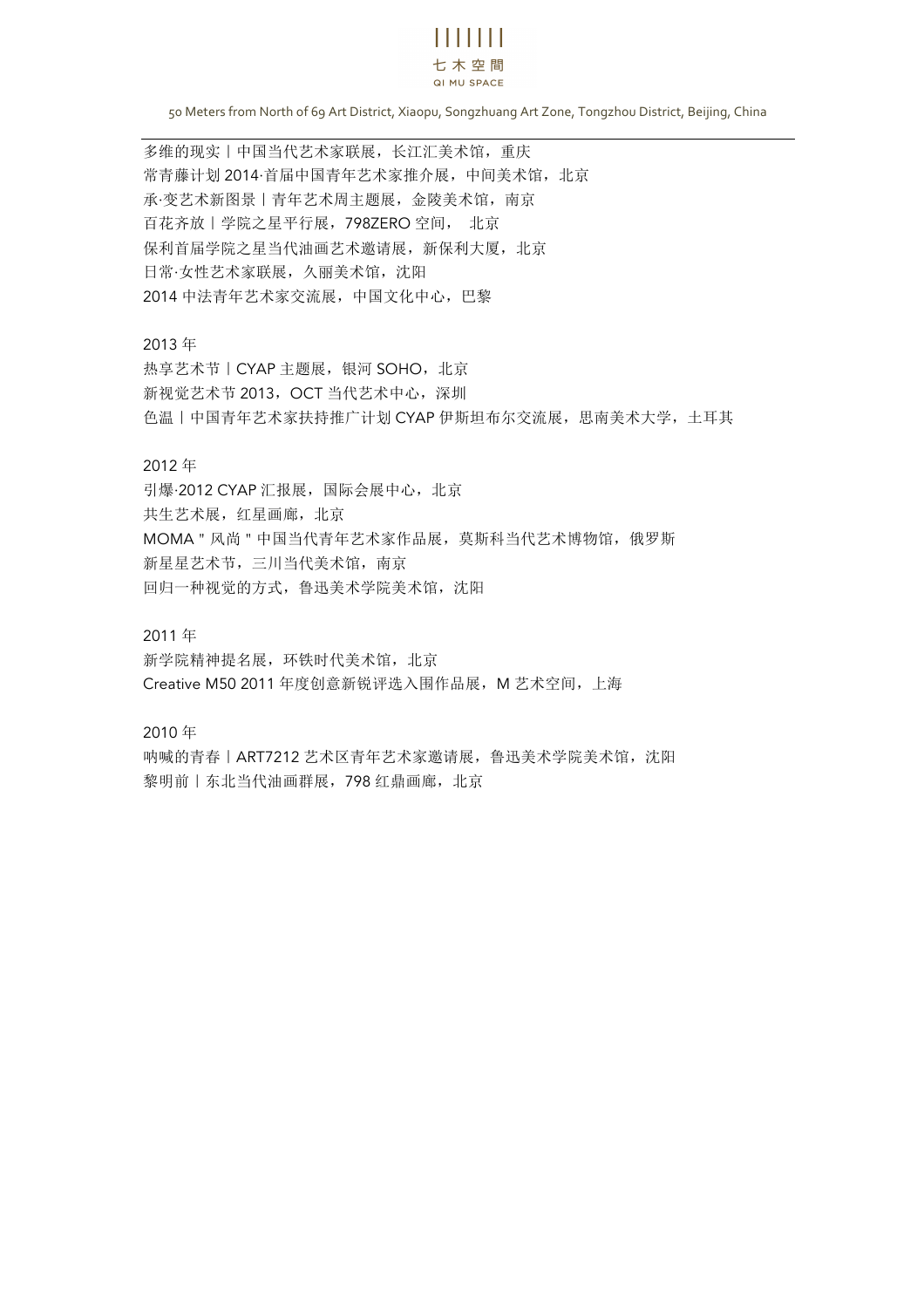

50 Meters from North of 69 Art District, Xiaopu, Songzhuang Art Zone, Tongzhou District, Beijing, China

WANG Shuo CV

1986 Born in Changchun, Jilin Province 2003-2006 Graduated from the Affiliated high school of Lu Xun Academy of Fine Arts 2006-2010 Study in Lu Xun Academy of Fine Arts, Bachelor Degree 2010-2013 Study in Lu Xun Academy of Fine Arts, Master Degree Since September 2014, as a teacher of Luxun Academy of Fine Arts, live and work in Shenyang

Solo Exhibitions 2013 Out of sight | Wang Shuo solo exhibition, Lu Xun Academy of Fine Arts art museum, Shenyang, China

Group Exhibitions 2018 Studio | WANG Shuo & LIU Chao exhibition, Qi Mu Space, Beijing First international female artist Macao Biennale, Macao Art Museum, Macao

## 2017

East and West Walk Forward | Luxun Academy of Fine Arts Teachers' Exhibition, Reid Gallery of Glasgow academy of fine arts, Great Britain

## 2016

Multiple visual contemporary art exhibitions, Shenzhen convention center, Shenzhen, China The 3rd Nanjing international art exhibition, 100-lake art museum, Nanjing, China Every day up | the famous teacher nominate five years retrospective exhibition, the building of the art museum, Beijing, China The drawing of the fable: The paintings of The Generation After 70s and 80s, Luo Hu Art Museum, Shenzhen, China

The new power | Lu Mei art exhibition, Yue Museum, Beijing, China

2016 mobile painting Biennale, 116 square meters of Art Museum, Hangzhou, China

# 2015

2015 Hong Kong Asian contemporary art exhibition, Conrad Hotel, Hong Kong 2015 IVY ART plans to Chinese Ivy young artists' exhibition, Today Art Museum, Beijing, China Mare Mount planning document Exhibition, Adore Gallery, Shenyang, China World and East Oriental Vision painting sculpture exhibition, San Francisco International Art Center, USA Sovrapposizioni Di immaginl, Casa Dei Carraresi Museum, Treviso, Italy Oriental Charm | Korea youth art exhibition, Korean cultural center, Beijing, China

The second poly academy star, time Museum, Beijing, China

Date 2014-2015 retrospective, Jolie Art Museum, Shenyang, China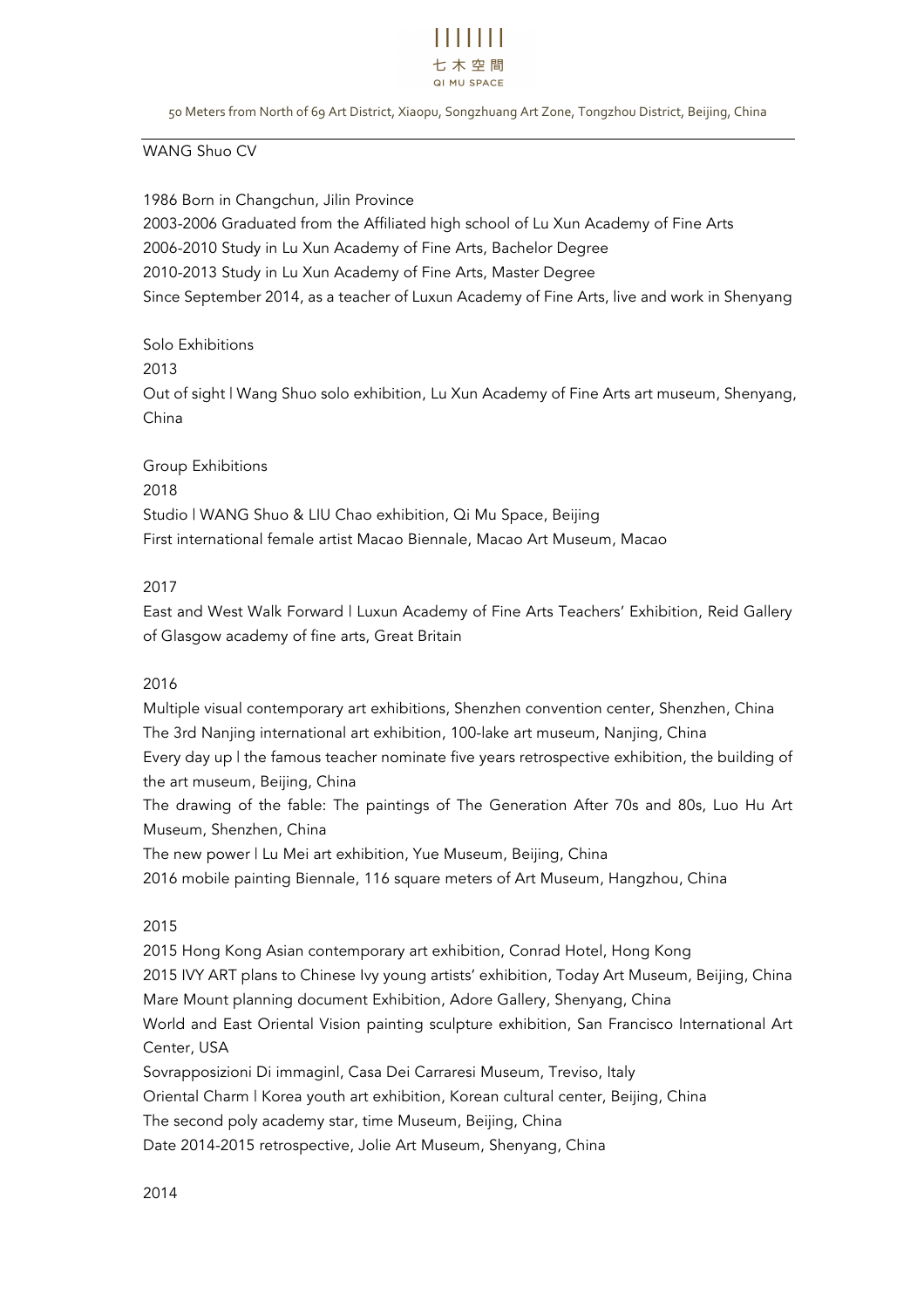# . . . . . . . 七木空間 **QLMU SPACE**

50 Meters from North of 69 Art District, Xiaopu, Songzhuang Art Zone, Tongzhou District, Beijing, China

Star Is Rising | New Bo Gong national art college Graduates double the annual promotion exhibition, Xiang Shan Art Museum, Shenzhen, China

Progress every day | work of masters-nominated exhibition, Zhu Zhong Art Museum, Beijing, China

The pursuit of excellence, from the school of the first artists' exhibition, Shanghai oil painting and sculpture art museum, and many tour, China

Over the horizon Chinese | Contemporary Art Exhibition of young, nice Asian Art Museum, France

SAYA elite young artists support program exhibition, Chengdu Artter Gallery, Sichuan, China Multidimensional reality | China exhibition of contemporary artists, the Department of Art Museum, Chongqing, China

Ivy plan 2014 - the first exhibition of young artists China, Middle Art Museum, Beijing, China The new picture of the change of the arts and the new prospect of the art of the Youth Art Week exhibition, the Jin Ling Art Museum, Nanjing, China

School Star | All flowers bloom together. Parallel exhibition space, 798ZERO, Beijing, China Poly first college star contemporary oil painting art exhibition, Poly Plaza, Beijing, China Daily-Women artists' exhibition, Julie Art Museum, Shenyang, China

2014 Sino French Youth Artists Exchange show, Chinese culture center, Paris

## 2013

Hot enjoy arts festival | CYAP exhibition, The Galaxy SOHO, Beijing, China New Visual Arts Festival 2013- OCT Contemporary Art Center, Shenzhen, China Color temperature | young Chinese artists support promotion plan (CYAP) exhibition from Istanbul, Thinks the art university, Turkey

# 2012

Detonate! 2012 CYAP exhibition, international conference and exhibition center, Beijing, China

Symbiotic Co - developing art, red star gallery, Beijing, China

Moscow MOMA fashion of Chinese contemporary young artists' exhibition, Moscow contemporary art museum, Moscow, Russia

The New Star Arts Festival, San Chuan Museum of modern art, Nanjing, China Regression in a visual way, Lu Xun Academy of Fine Arts Museum, Shenyang, China

## 2011

The new college spirit Nomination Exhibition, Huantie Times art museum, Beijing, China 2011 Creative M50 2011 Annual Creative Award Finalist exhibition, M50 art space, Shanghai, China

# 2010

Scream youth | ART 7212 Arts District first Young Artists Invitation Exhibition, Lu Xun Academy of Fine Arts' Museum, Shenyang, China

Dawn | northeast contemporary painting group exhibition, 798 top red Gallery, Beijing, China